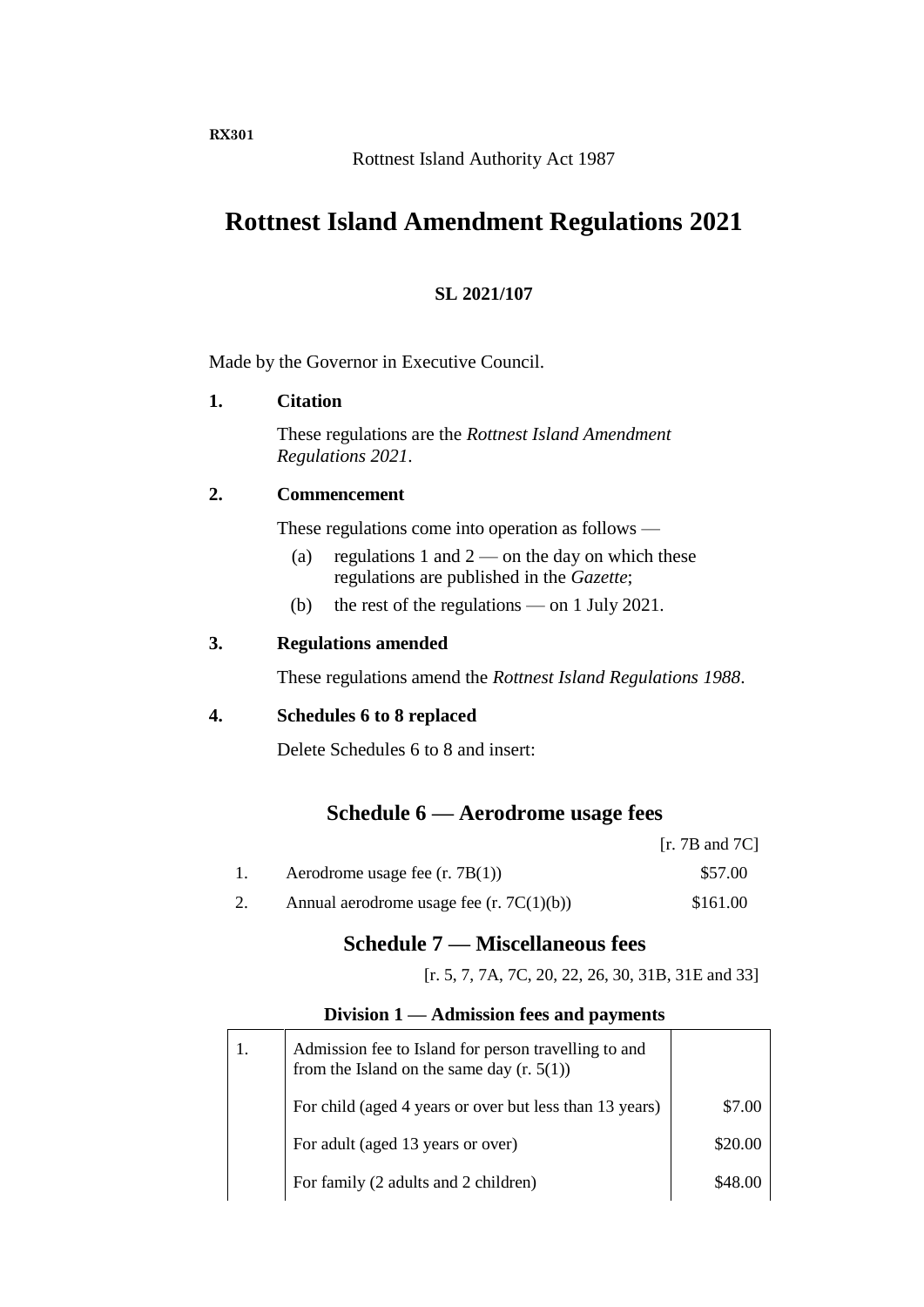| 2.               | Admission fee to Island for person travelling to and<br>from the Island on different days $(r. 5(1))$ |          |
|------------------|-------------------------------------------------------------------------------------------------------|----------|
|                  | For child (aged 4 years or over but less than 13 years)                                               | \$9.00   |
|                  | For adult (aged 13 years or over)                                                                     | \$26.00  |
|                  | For family (2 adults and 2 children)                                                                  | \$59.00  |
| 3.               | Annual fee in lieu of admission fee for vessels (r. 7)                                                |          |
|                  | <b>Length of vessel</b>                                                                               |          |
|                  | 8 m or less                                                                                           | \$271.00 |
|                  | More than $8 \text{ m}$ but less than $10 \text{ m}$                                                  | \$310.00 |
|                  | 10 m or more but less than 15 m                                                                       | \$372.00 |
|                  | 15 m or more                                                                                          | \$619.00 |
| $\overline{4}$ . | Annual permit fee for domestic commercial vessels<br>(r. 7A(2))                                       | \$112.00 |
| 5.               | Annual admission fee for aircraft $(r. 7C(1)(a))$                                                     | \$271.00 |

## **Division 2 — Mooring site licences**

| 6. | Application fee for mooring site licence $(r. 20(3)(c))$            | \$59.00                                                                         |
|----|---------------------------------------------------------------------|---------------------------------------------------------------------------------|
| 7. | Annual mooring site licence $(r. 22(3)(b)(i))$<br>and $33(3)(b)(i)$ |                                                                                 |
|    | <b>Length of vessel</b>                                             |                                                                                 |
|    | 10 m or less                                                        | \$1 112.00                                                                      |
|    | More than 10 m                                                      | \$111.00/m<br>of length of<br>licensed<br>vessel or<br>vessel to be<br>licensed |
| 8. | Fee for replacement of lost mooring sticker<br>(r. 26(4A))          | \$24.00                                                                         |
| 9. | Mooring exchange fee $(r. 30(10)(ba))$                              | \$302.00                                                                        |

## **Division 3 — Authorised user payment**

| 10. | Annual authorised user payment $(r. 31B(3)(a)(ii))$ | \$56.00/m    |
|-----|-----------------------------------------------------|--------------|
|     | and $31E(1)(b)$                                     | of length of |
|     |                                                     | authorised   |
|     |                                                     | vessel       |
|     |                                                     |              |